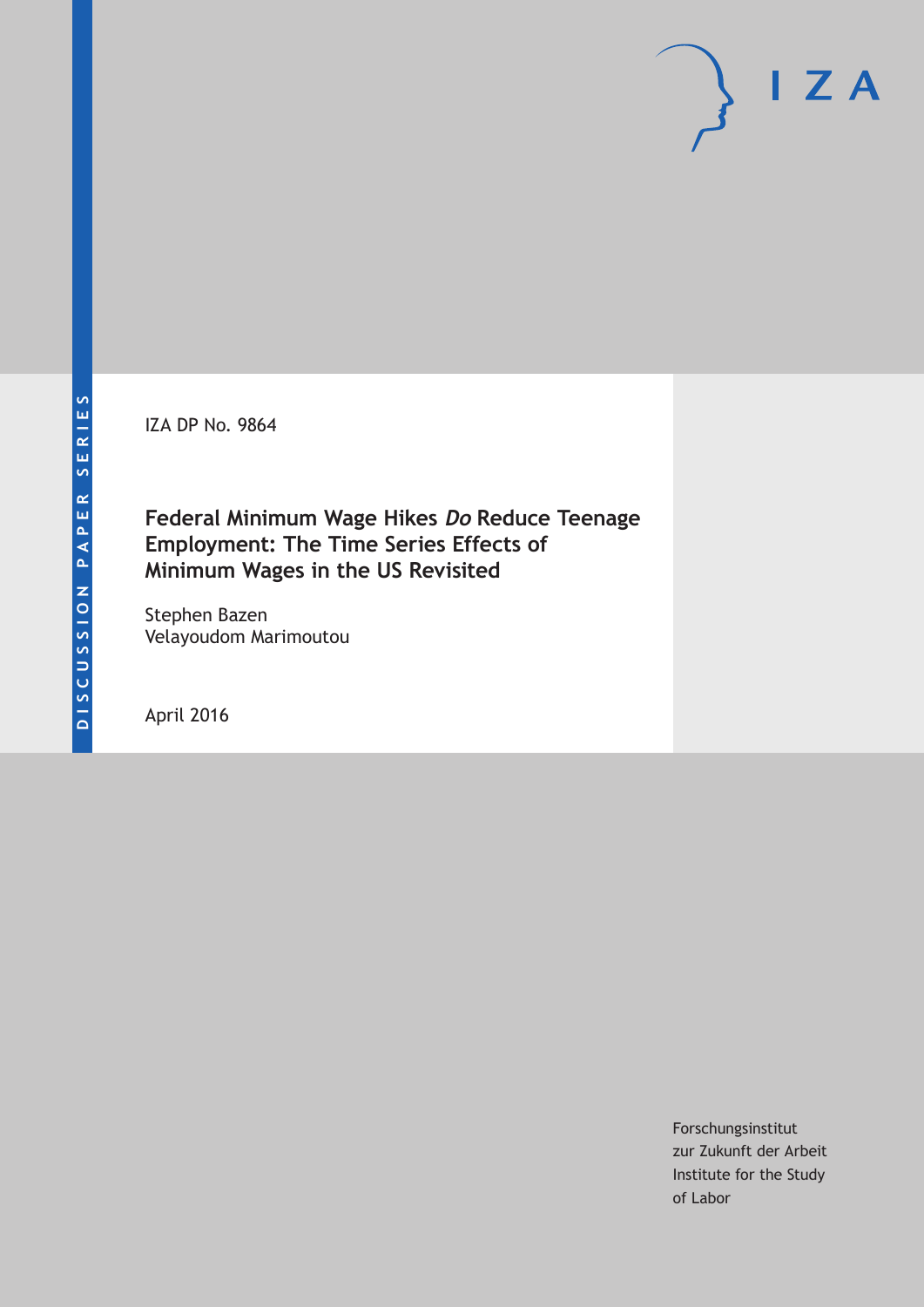# **Federal Minimum Wage Hikes** *Do* **Reduce Teenage Employment: The Time Series Effects of Minimum Wages in the US Revisited**

### **Stephen Bazen**

*Aix*‐*Marseille University, CNRS, EHESS and IZA* 

### **Velayoudom Marimoutou**

*Aix*‐*Marseille University, CNRS and EHESS* 

Discussion Paper No. 9864 April 2016

IZA

P.O. Box 7240 53072 Bonn **Germany** 

Phone: +49-228-3894-0 Fax: +49-228-3894-180 E-mail: iza@iza.org

Any opinions expressed here are those of the author(s) and not those of IZA. Research published in this series may include views on policy, but the institute itself takes no institutional policy positions. The IZA research network is committed to the IZA Guiding Principles of Research Integrity.

The Institute for the Study of Labor (IZA) in Bonn is a local and virtual international research center and a place of communication between science, politics and business. IZA is an independent nonprofit organization supported by Deutsche Post Foundation. The center is associated with the University of Bonn and offers a stimulating research environment through its international network, workshops and conferences, data service, project support, research visits and doctoral program. IZA engages in (i) original and internationally competitive research in all fields of labor economics, (ii) development of policy concepts, and (iii) dissemination of research results and concepts to the interested public.

IZA Discussion Papers often represent preliminary work and are circulated to encourage discussion. Citation of such a paper should account for its provisional character. A revised version may be available directly from the author.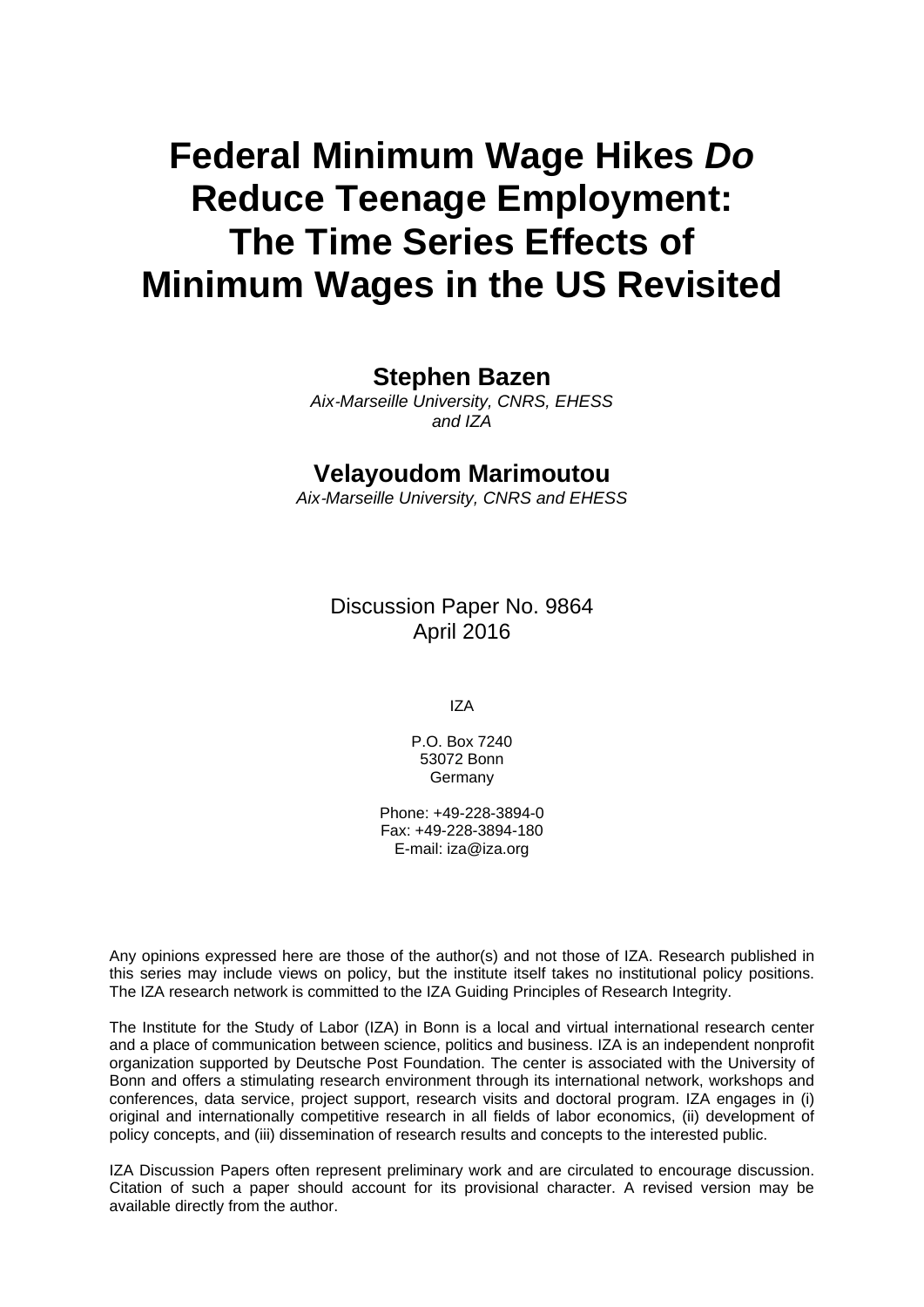IZA Discussion Paper No. 9864 April 2016

# **ABSTRACT**

### **Federal Minimum Wage Hikes Do Reduce Teenage Employment: The Time Series Effects of Minimum Wages in the US Revisited\***

In 2002 we published a paper in which we used state space time series methods to analyse the teenage employment‐federal minimum wage relationship in the US (Bazen and Marimoutou, 2002). The study used quarterly data for the 46 year period running from 1954 to 1999. We detected a small, negative but statistically significant effect of the federal minimum wage on teenage employment, at a time when some studies were casting doubt on the existence of such an effect. In this note we re‐estimate the original model with a further 16 years of data (up to 2015). We find that the model satisfactorily tracks the path of the teenage employment‐population ratio over this 60 year period, and yields a consistently negative and statistically significant effect of minimum wages on teenage employment. The conclusion reached is the same as in the original paper, and the elasticity estimates very similar: federal minimum wage hikes lead to a reduction in teenage employment with a short run elasticity of around  $-0.13$ . The estimated long run elasticity of between  $-0.37$  and  $-0.47$ is less stable, but is nevertheless negative and statistically significant.

JEL Classification: J21, J38, C22

Keywords: minimum wage, teenage employment, state space methods, unobserved components model

Corresponding author:

 $\overline{\phantom{a}}$ 

Stephen Bazen Aix‐Marseille School of Economics Aix‐Marseille University 2 Rue de la Charité 13002 Marseille France E-mail: stephen.bazen@univ‐amu.fr

<sup>\*</sup> We are grateful to Andrew Harvey for helpful discussions, and to Dan Hamermesh for comments and suggestions based on an earlier draft.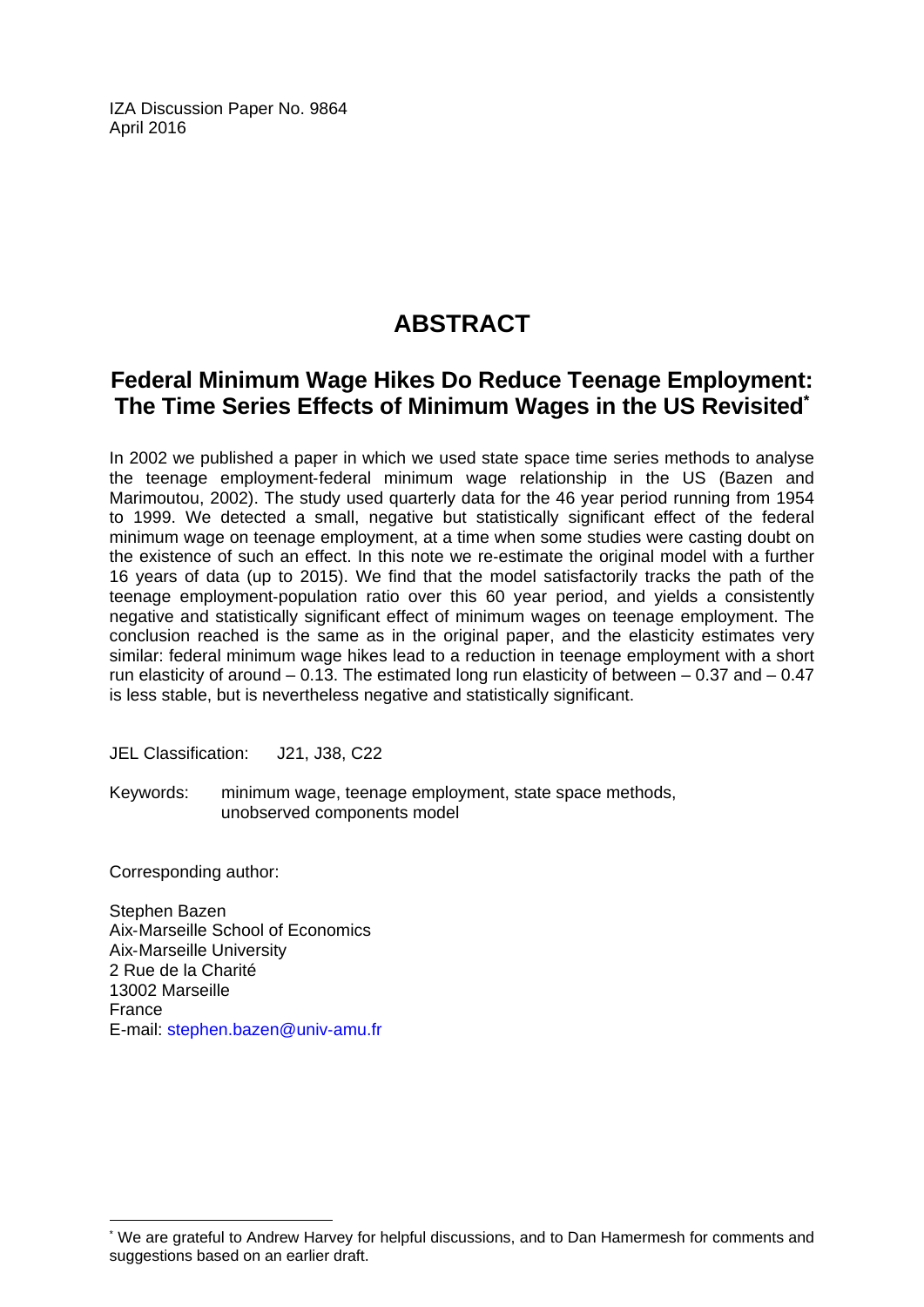In 2002 we published a paper in which we used state space time series methods to analyse the teenage employment‐federal minimum wage relationship in the US (Bazen and Marimoutou, 2002). The study used quarterly data for the 46 year period running from 1954 to 1999. We detected a small, negative but statistically significant effect of the federal minimum wage on teenage employment, at a time when some studies were casting doubt on the existence of such an effect<sup>1</sup>. After a lull in the production of studies of the effects of minimum wages in the mid 2000s, there has been renewed interest in the issue in recent years. This has coincided with more widespread increases in state level minimum wages since the last federal hike that came into effect in 2009 (see Alegretto et al, 2011; Neumark et al, 2014).

In this note, we update our estimates using data spanning the period 1954 to 2015, bringing the sample to more than 60 years of quarterly data. The model treats the trend, cycle and seasonal components as stochastic. As explained in our earlier article, this approach allows for more flexibility than more rigid deterministic representations<sup>2</sup> and also enables the use of proxy variables to be avoided. The estimated effects of minimum and average earnings on the teenage employment population ratio for the 62 year period are very similar in elasticity terms to those obtained in the earlier study. The robustness of this finding is rather surprising given the important changes that have occurred in the US teenage labour market in the last twenty years, in particular the fact that the teenage employment population ratio fell from 45% in 2000 to under 30% after 2010 (its lowest level since 1950), with particularly sharp decreases after 2006 and during the financial crisis (see Figure 1).

The main finding presented here is that, other things equal, over the 62 year period from 1954 to 2015 federal minimum wage hikes reduced teenage employment, the short run elasticity being ‐0.13. This is almost identical to estimate found in our earlier article. Due solely to a larger autoregressive coefficient, the long run elasticity is higher in absolute value at ‐0.4.

In this note we begin by summarising the approach used in Bazen and Marimoutou (2002), and then re‐estimate the same model over the extended data set up to the end of 2015 (section II). In order to check the robustness of the estimates, we re‐estimate the model for different sub‐periods in section III. Finally we suggest an explanation for the results obtained in section IV, and underline the fact that the results pertain to the effects on the employment of 16 to 19 year olds, before concluding.

<sup>1</sup> Studies appearing in the 1990s using cross‐section and panel data produced conflicting results (see for example Neumark and Wascher, 1992 and Card, 1992).

<sup>&</sup>lt;sup>2</sup> The stochastic representation contains the deterministic specification as a special case.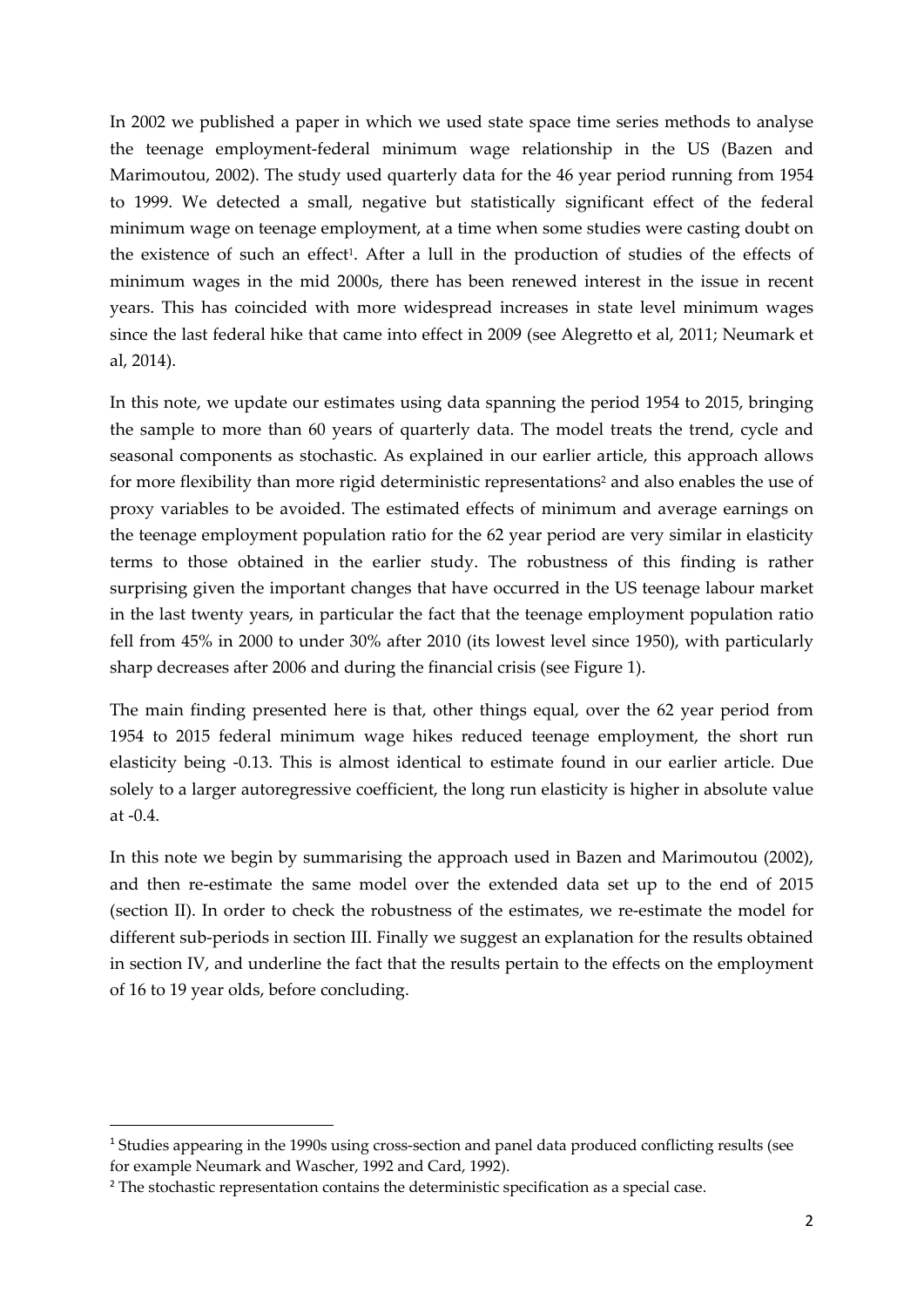#### *I The Bazen‐Marimoutou 2002 study*

Following Card and Krueger's (1995) critique of the 'consensus' that had grown up around the conclusion of Brown, Gilroy and Kohen's (BGK) (1982) survey that "a 10 per cent increase in the minimum wage reduced teenage employment by one to three per cent" (p.524), we undertook a re‐examination of the time series approach to evaluating the impact of federal minimum wages on teenage employment. Cracks had already appeared in this consensus and were visible in the studies by BGK (1983) and Solon (1985) and were rigorously analysed by Card and Krueger (1995, Chapter 6). In our re‐examination we found first that earlier approaches using deterministic trends, seasonal dummies, proxy variables and autoregressive error terms were unable to satisfactorily account for the time path of teenage employment. Second, using an unobserved components approach to modelling trend, cycle and seasonality in which these different components are treated as stochastic rather than deterministic (as set out in Harvey, 1989, and Harvey and Scott, 1994), produced a model that provided better in‐sample and out‐of‐sample predictions of teenage employment than the approach adopted in BGK (1983) or Solon (1985). We also found that there was a negative and significant effect of federal minimum wages on teenage employment. This finding remained robust to the incorporation of different episodes of federal minimum wage fixing in the period between 1981 and 1997.

The Bazen-Marimoutou model of teenage employment – in which the teenage employment – population ratio is expressed in logarithms and denoted *EP* – is a standard time series model, with trend  $(\mu_t)$ , seasonality  $(\gamma_t)$ , cycle  $(\psi_t)$  and irregular  $(\varepsilon_t)$  components, augmented to include the logs of the real value of the minimum (MW) and average (AW) wages<sup>3</sup> in a partial adjustment process:

$$
EP_t = \alpha EP_{t-1} + \beta_1 MW_t + \beta_2 AW_t + \mu_t + \gamma_t + \psi_t + \varepsilon_t
$$

In the traditional approach such as BGK (1983), the unobserved trend component is represented by a deterministic time trend (and sometimes its square) along with demographic proxy variables (such as the teenage population share); the cycle is represented by a proxy variable (usually the unemployment rate of prime age males); and the seasonality is captured by a set of dummy variables.

In this specification, the unobserved trend component is a random walk with drift:

<sup>&</sup>lt;sup>3</sup> The series used were non-seasonally adjusted: average earnings of production and non supervisory workers; the CPI for All Urban Consumers and the employment population ratio for 16 to 19 year olds. All series were obtained from the Federal Reserve of St Louis Database.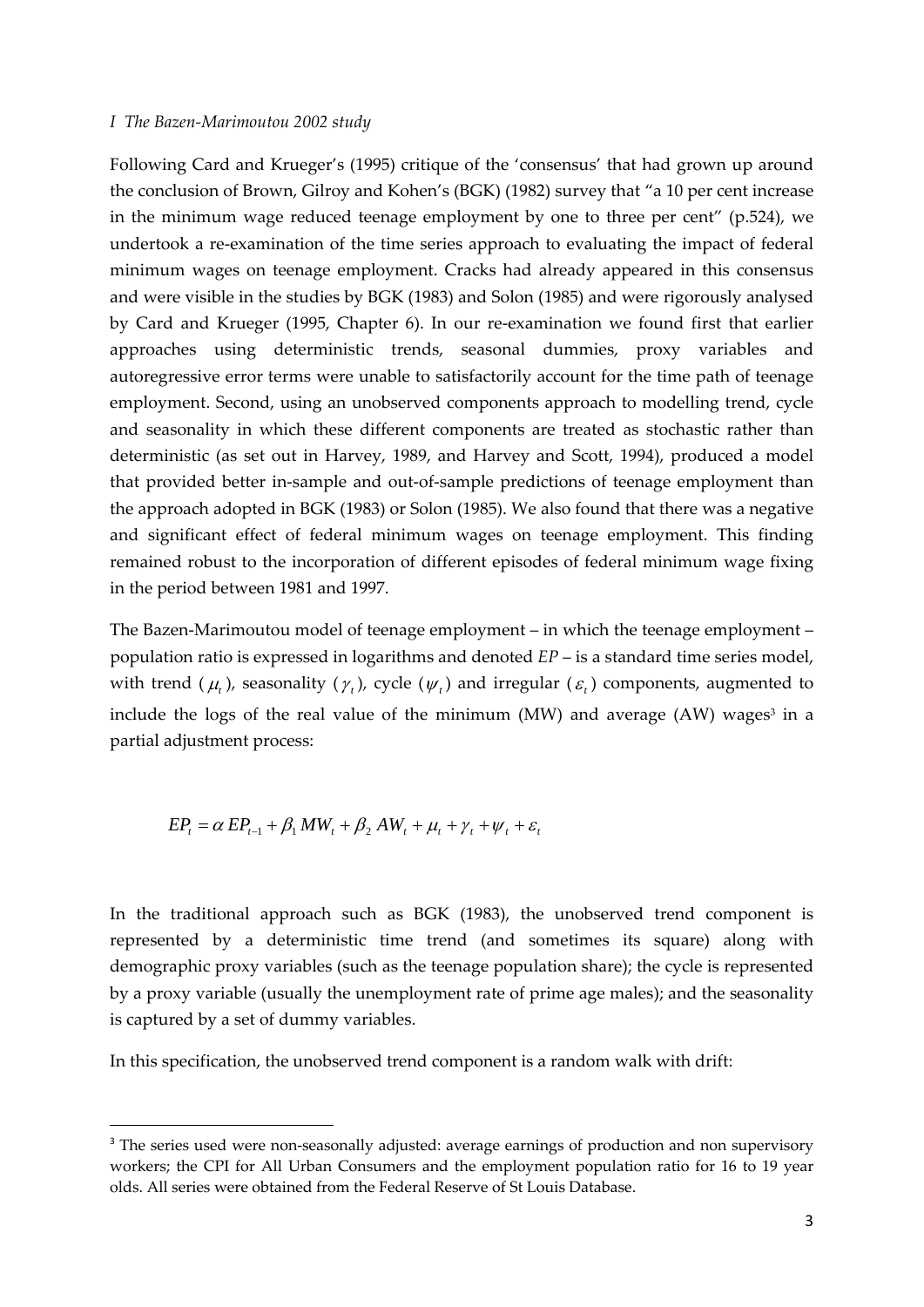$$
\mu_t = \mu_{t-1} + \beta + \eta_t \qquad \eta_t \sim N(0, \sigma_\eta^2)
$$

where  $\beta$  is the slope<sup>4</sup> of the trend and  $\eta_t$  is the stochastic component with zero mean. If the variance of the latter component ( $\sigma_n^2$ ) is zero, the trend is deterministic ( $\mu_t = \mu_{t-1} + \beta$ ) rather than stochastic. The cycle and seasonal components are also defined with a stochastic element, and reduce to a deterministic specification when the stochastic component has zero variance (see Harvey, 1989, for a more detailed treatment).

We estimated the model over various sub-periods in the period 1954:1 to 1999:2 in order compare its tracking performance with other approaches and to evaluate the robustness of the findings. Special attention was paid to different episodes of federal minimum wage hikes after 1981 which occurred in 1990‐91 and 1996‐97. The data set here extends the sample period to 2015 and includes the hikes implemented in the period 2007 to 2009.

#### *II Estimates for the period 1954:1 to 2015:3*

The results for the whole data run up to the third quarter of 2015 are presented in the second column of Table 1. For purposes of comparison the model is estimated for the period 1954 to 1999 (column 1). Due to data revisions and in particular the periodic re-basing of the consumer price index, there are some minor differences in these results and those presented in Bazen and Marimoutou (2002). The trend, seasonal and cyclical components are all stochastic since the variances of the stochastic elements are non‐zero. In Figure 2, the stochastic nature of these components is clearly visible. The contribution of the trend is substantial and underlies the decline in the teenage employment population ratio observed after 2000 – Figure 2(a). The amplitude of the cycle in teenage employment varies through the period, and becomes more pronounced from the mid 1990s (Figure 2(b)). Finally the stochastic nature of the seasonal component is quite clear from the plot of the individual seasonals in Figure 2(d) (these would be parallel horizontal straight lines in the deterministic case). The seasonal variation in teenage employment is less pronounced in 1980 compared to the 1960s, and even less so by the mid 2000s (Figure 2(c)).

Turning to the regression part of the model, the effect of the real federal minimum wage on employment is negative and significant (*t =‐3.8*). The estimated short run elasticity is ‐0.13, rising in absolute value to ‐0.43 in the long run. While the short run elasticity is almost identical to the estimate for the period up to 1999:2, the long run elasticity is slightly larger in absolute terms than the estimate<sup>5</sup> of -0.37 obtained with the revised data over the period 1954:1 to 1999:2 (column 1). The difference in these estimated long run elasticities is due solely to the size of the autoregressive coefficient. The negative, statistically significant effect

<sup>&</sup>lt;sup>4</sup> The slope can also be treated as stochastic:  $\beta_t = \beta_{t-1} + \xi_t$  where  $\xi_t \sim N(0, \sigma_{\xi}^2)$ . The slope is fixed

 $(\beta_t = \beta_{t-1})$  when  $\sigma_{\xi}^2 = 0$ . However in all cases here the slope was found to be fixed.

<sup>&</sup>lt;sup>5</sup> The estimated short and long run elasticities were -0.12 and -0.27 in Bazen and Marimoutou (2002).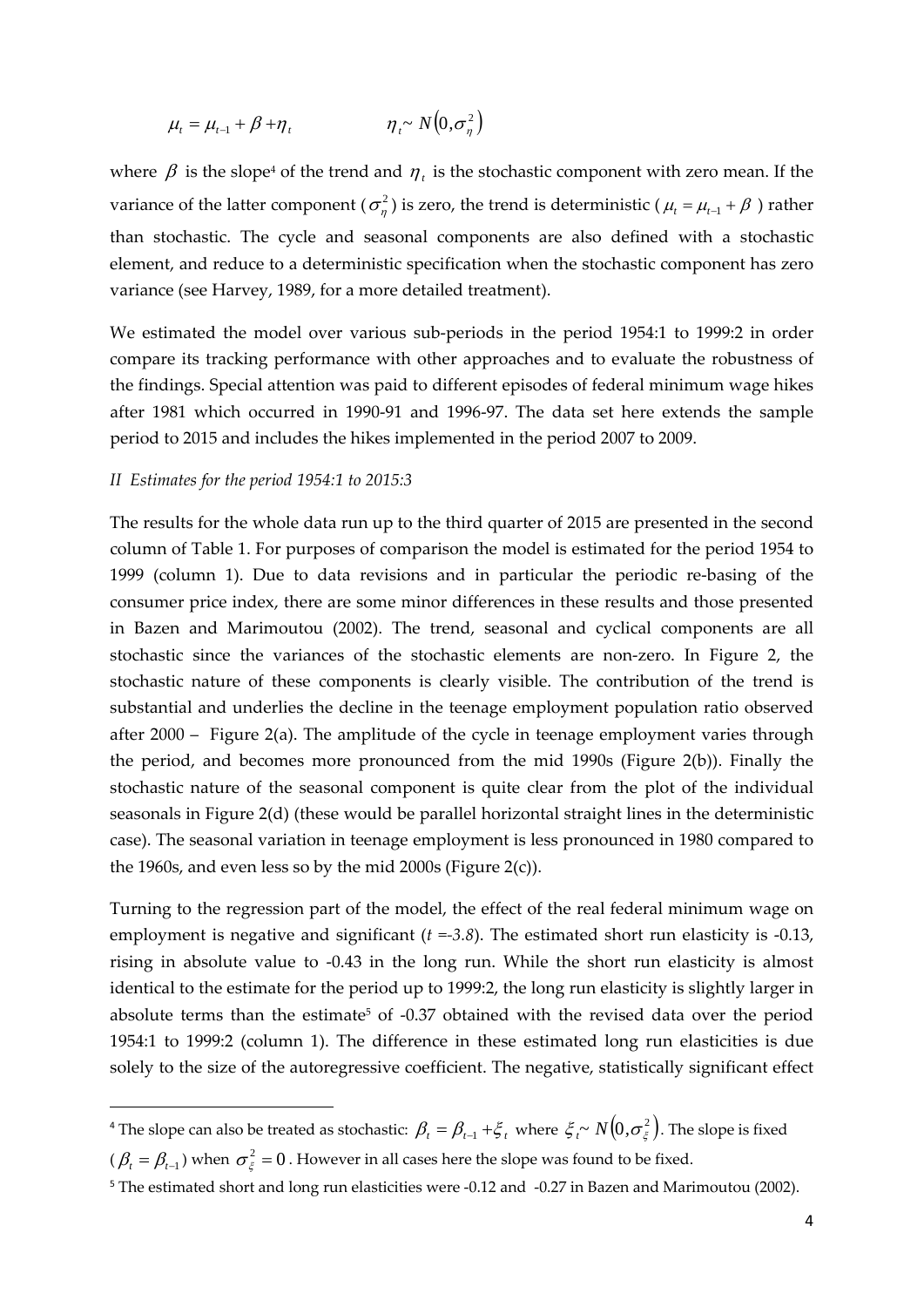of the minimum wage on teenage employment is based on the coefficient on the minimum wage variable which is almost identical in the period up to 2015 as that for 1954‐99. In the context of the model used, the earlier conclusion that federal minimum wage hikes have a negative effect on teenage employment is reinforced.

#### *III Robustness checks*

The estimated effect of minimum wages is negative and statistically significant, and the short run elasticity appears to be highly stable (and this is supported by the predictive failure test). This stability is confirmed when we add the variables ( $E P_{t-1}$ ,  $MW_t$ ,  $AW_t$ ) each multiplied by a dummy variable equal to one for observations after 1999(2) – Table 1, column 3. The *t* statistics for the coefficients are all less than one in absolute value. In order to further check the robustness of the results, the model is re‐estimated for two sub‐periods. The first is defined so as to *exclude* the most recent hikes in the federal minimum wage and runs from 1954:1 to 2006:4. The federal minimum was left unchanged at \$5.15 from 1997:3 and its real value had declined by some seven per cent before the increase implemented in July 2007. The results are presented in column (4) of Table 1. As with the full sample period, the unobserved components are all stochastic with non‐zero variances for the period 1954:1 to 2006:4. The estimated short run minimum wage elasticity is  $-0.12$  and significant ( $t = -3.62$ ), and the long run estimate  $-0.37$  (slightly smaller in absolute value than that for the full period).

We next incorporate the increases that were implemented in the period 2007 to 2009, taking the federal minimum from \$5.15 first to \$5.85 in July 2007, then to \$6.55 in July 2008 and finally to \$7.25 in July 2009, where it has remained until the time of writing (March 2016). Although the minimum wage increased by 41% in nominal terms between June 2007 and July 2009, it is probably more relevant to note that it increased by 24% between July 2007 and July 2009, representing a real increase of nearly 20% over a two year period. Given the lags involved in the effect that shocks have on teenage employment, the model is estimated up to the end of 2010 (around 18 months after the last minimum wage hike) and the estimates are presented in column (5) of Table 1. The estimated short run elasticity hardly changes (-0.127,  $t = -3.85$ ) but the long run value is higher in absolute value ( $-0.47$ ) due solely to a larger autoregressive coefficient.

#### *IV Interpretation*

On the basis of these time series estimates, it is difficult to deny that hikes in the federal minimum wage have a negative impact on teenage employment. The result holds over a very long data run of more than 60 years, as well as for shorter sub-periods in which the real value of the minimum wage changed by varying amounts. The advantages of using time series data as a means of evaluating the effects of minimum wages however have been ignored or understated in much of the literature since 1990. Yet it is well-known that it is very difficult to identify the effects of federal hikes using other forms of data due to their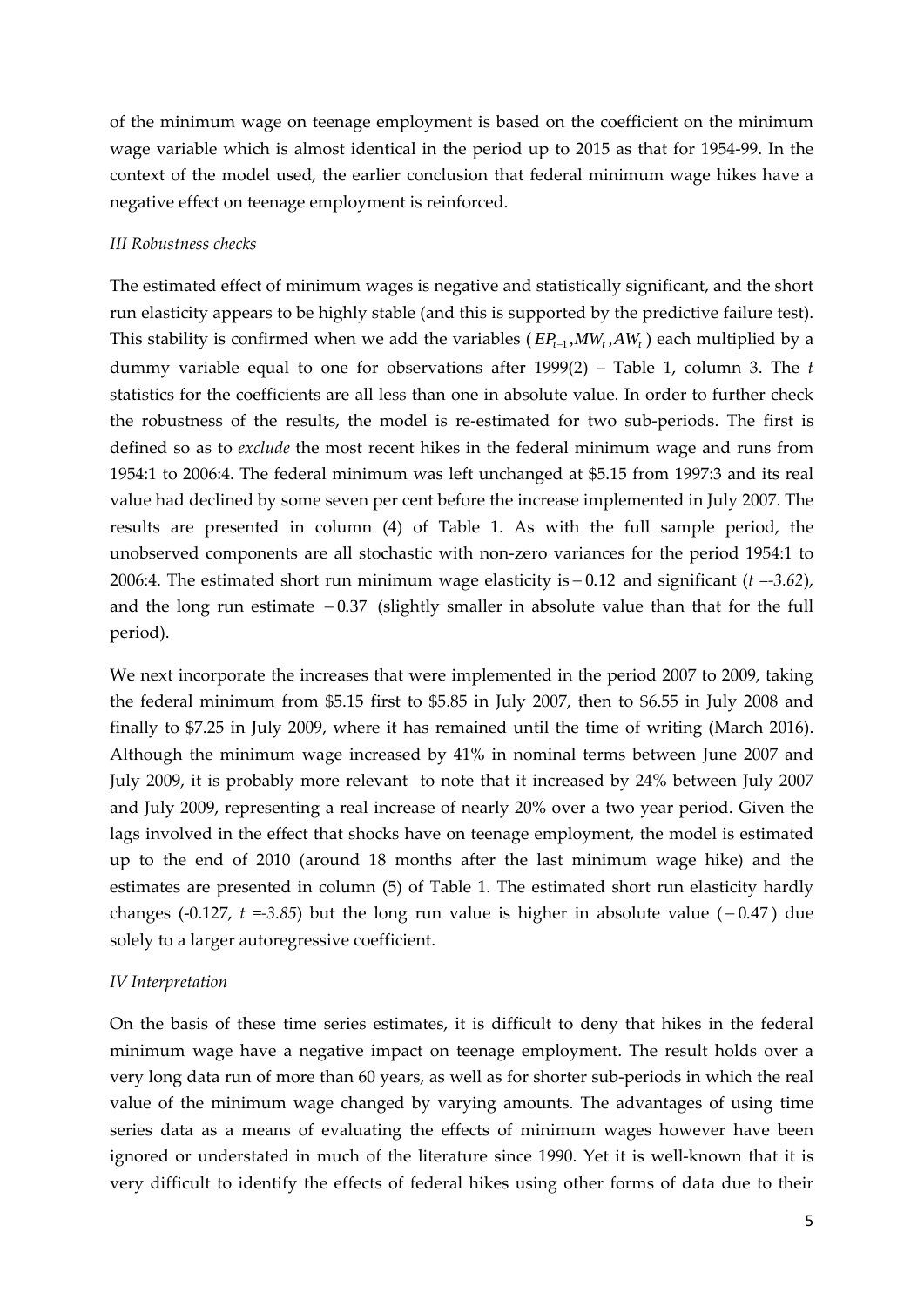correlation with any common time effects (see for example, and Bazen and Le Gallo, 2009). The estimates presented here provide clear evidence that federal hikes have a negative effect on teenage employment.

Taking the conclusion of the current paper as given, it is important to bear in mind that it concerns the employment of 16 to 19 year olds, a group whose employment population ratio has declined from 50% in the 1970s to less than 30% currently, and the minimum wage is not responsible for this trend decline. The impact on other groups in the labour force may be more relevant for assessing the importance of any employment effects associated with minimum wages (see Belman et al, 2015).

Unlike countries such as France and the United Kingdom, federal minimum wage hikes are rare events in the United States and their impact is reversed by the subsequent erosion of the real value of the minimum. The duration between federal hikes after the 1981 increase was 9 years; after the 1991 increase five and half years, and after the 1997 one, ten years. It has been six and half years since the last increase in 2009 at the time of writing. In between federal hikes, the minimum rates set in certain states become the relevant binding minimum wage. One possible reason behind the effect detected here is that in states where the only binding minimum wage is the federal rate, real labour costs for minimum wage workers are declining between hikes and are subject to substantial discrete increases when the next hike comes along. For an employer of low wage labour in a state where there is no binding state minimum, it is not costly to base hiring and firing decisions on movements in the real value of the federal minimum wage due to the low frequency of federal level hikes.

#### *V Conclusion*

This note updates and confirms the findings of our earlier study of the impact of minimum wages using time series data. The time series model used satisfactorily tracks the path of the teenage employment‐population ratio over a period of more than 60 years, and yields a consistently negative and statistically significant effect of federal minimum wages on teenage employment. One conclusion is clear: federal minimum wage hikes lead to a reduction in teenage employment with a short run elasticity of around  $-0.13$ . The estimated long run elasticity of between  $-0.37$  and  $-0.47$  is less stable, but is nevertheless negative and statistically significant. Unlike analyses using state level panel data where the effect of federal minimum wages cannot be separated out from fixed time effects, its effect is clearly identified in the model used.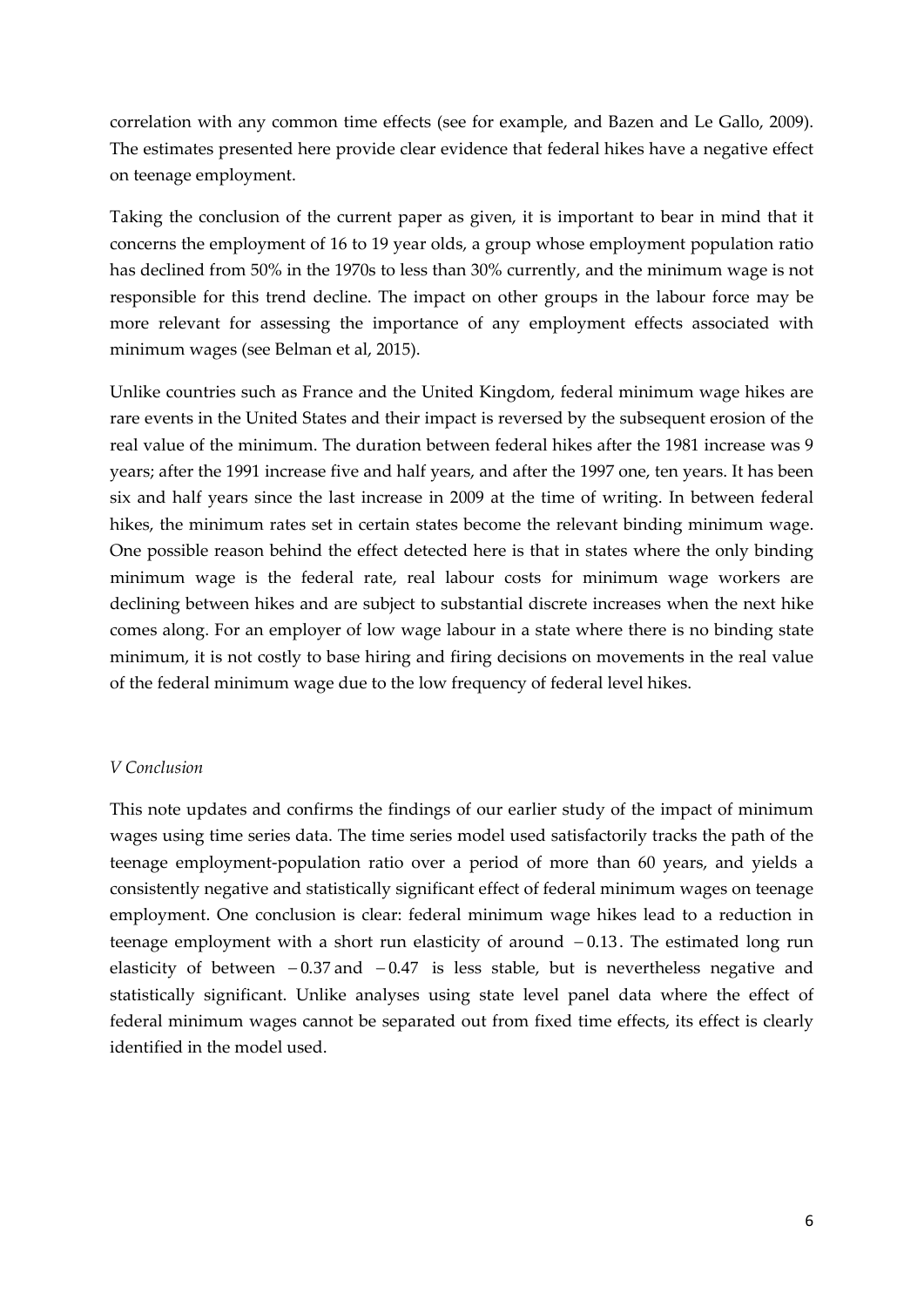#### References

S. Allegretto, A. Dube and M. Reich (2011) Do minimum wages really reduce teen employment? Accounting for heterogeneity and selectivity in state panel data, *Industrial Relations*, 50 (2), 205‐240.

S. Bazen and V. Marimoutou (2002) Looking for a needle in a haystack ? A re‐examination of the time series relationship between teenage employment and minimum wages in the United States, *Oxford Bulletin of Economics and Statistics*, 64, 699‐724.

S. Bazen and J. Le Gallo (2009) "The state-federal dichotomy in the impact of minimum wages on teenage employment in the USʺ*, Economics Letters*, 105, September, 267‐269.

D. Belman, P. Wolfson and K. Nawakitphaitoon (2015) Who is affected by the minimum wage? *Industrial Relations*, 54 (4), 582‐621.

C. Brown, C. Gilroy and A. Kohen (1982), "The effect of the minimum wage on employment and unemployment", *Journal of Economic Literature*, 20, 487‐528.

C. Brown, C. Gilroy and A. Kohen (1983), "Time series evidence on the effect of the minimum wage on teenage employment and unemployment", *Journal of Human Resources*, Winter, 18, 3‐31.

D. Card (1992) Using regional variation in wages to measure the effects of the federal minimum wage, *Industrial and Labor Relations Review*, 46, 22‐37.

D. Card and A. Krueger (1995) *Myth and measurement: the new economics of the minimum wage*, Princeton University Press, Princeton, NJ.

A. Harvey (1989) *Forecasting, structural time series models and the Kalman filter*, Cambridge University Press, Cambridge.

A. Harvey and A. Scott (1994) Seasonality in dynamic regression models, *Economic Journal*, 104, 1324‐1345.

D. Neumark, I. Salas and W. Wascher (2014) Re-visiting the minimum wage-employment debate: Throwing the baby out with the bathwater? *Industrial and Labor Relations Review*, 67 (2), 608‐648.

D. Neumark and W. Wascher (1992), Employment effects of minimum wages and subminimum wages: panel data on state minimum wage laws, *Industrial and Labor Relations Review*, 46, 55‐81.

G. Solon (1985), The minimum wage and teenage employment: the role of serial correlation and seasonality, *Journal of Human Resources*, 20, 292‐297.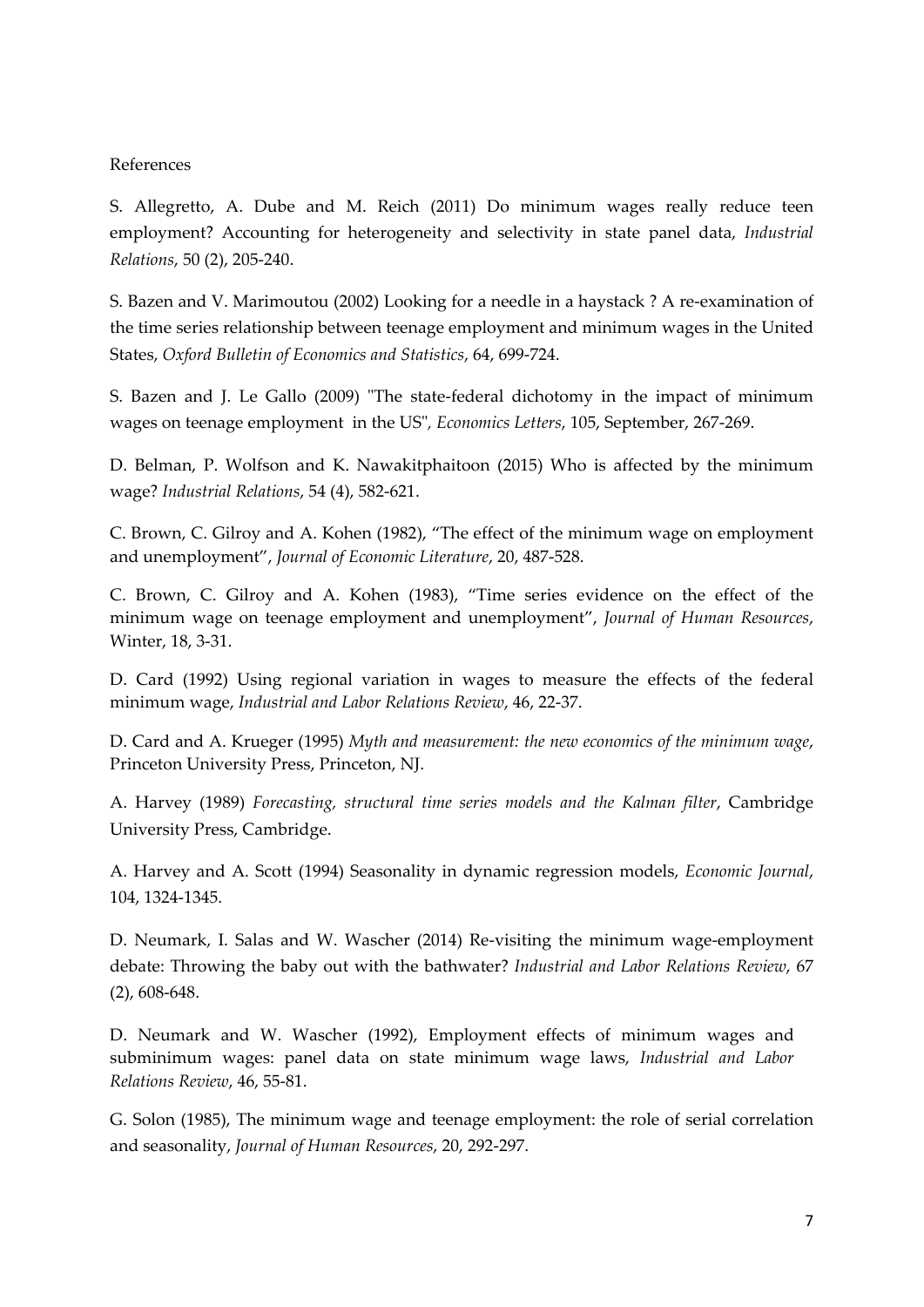Table 1 Teenage employment population ratio regressions 1954:1 to 2015:3

|                                                      | (1)        | (2)        | (3)        | (4)          | (5)        |
|------------------------------------------------------|------------|------------|------------|--------------|------------|
| Dependent variable :                                 | $1954:1 -$ | $1954:1 -$ | $1954:1 -$ | $1954:1 -$   | $1954:1 -$ |
| $EP_t$                                               | 1999:2     | 2015:3     | 2015:3     | 2006:4       | 2010:4     |
| $EP_{t-1}$                                           | 0.664      | 0.704      | 0.675      | 0.665        | 0.731      |
|                                                      | (0.051)    | (0.043)    | (0.049)    | (0.049)      | (0.043)    |
| $MW_{t}$                                             | $-0.124$   | $-0.127$   | $-0.129$   | $-0.123$     | $-0.127$   |
|                                                      | (0.033)    | (0.033)    | (0.037)    | (0.034)      | (0.033)    |
| $AW_t$                                               | 0.669      | 0.479      | 0.474      | 0.571        | 0.513      |
|                                                      | (0.129)    | (0.123)    | (0.129)    | (0.130)      | (0.125)    |
| $EP_{t-1} \times D_{POST99}$                         |            |            | 0.055      |              |            |
|                                                      |            |            | (0.078)    |              |            |
| $MW_t \times D_{POST99}$                             |            |            | 0.041      |              |            |
|                                                      |            |            | (0.109)    |              |            |
| $AW_t \times D_{POST99}$                             |            |            | 0.025      |              |            |
|                                                      |            |            | (0.167)    |              |            |
| Estimated hyper-                                     |            |            |            |              |            |
| parameters                                           |            |            |            |              |            |
| Trend                                                | 0.00006    | 0.000059   | 0.000059   | 0.000007     | 0.000063   |
| Cycle                                                | 0.0000001  | 0.0000085  | 0.000010   | 0.000009     | 0.0000066  |
| Seasonal                                             | 0.00001    | 0.0000099  | 0.0000095  | 0.00001      | 0.000011   |
| Prediction error                                     | 0.00043    | 0.00048    | 0.00047    | 0.00043      | 0.00048    |
| variance                                             |            |            |            |              |            |
| Diagnostic tests                                     |            |            |            |              |            |
|                                                      |            |            |            |              |            |
| Autocorrelation up<br>to 20 <sup>th</sup> order (d)+ | 14.01 (12) | 14.7 (14)  | 13.8 (14)  | 15.52(13)    | 16.85(13)  |
| Heteroscedasticity<br>$(df)$ $\ddagger$              | 0.409(58)  | 0.817(79)  | 0.807(78)  | 0.55<br>(68) | 0.76(73)   |
| Normality §                                          | 0.531      | 1.825      | 2.004      | 0.822        | 0.76       |
| Prediction test ¶                                    | 69.5       |            |            | 46.2         | 16.54      |
| (quarters, p value)                                  | (65, 0.32) |            |            | (35, 0.098)  | (19, 0.12) |
| Number of                                            | 182        | 247        | 247        | 212          | 228        |
| observations                                         |            |            |            |              |            |

Estimated standard errors in parentheses.

† Box-Ljung Q statistic distributed as  $\chi_d^2$ .

- ‡ Distributed as F(df,df)
- § Bowman-Shenton test distributed as  $\chi^2$
- **T** Predictive failure test for *q* quarters distributed as  $\chi_q^2$